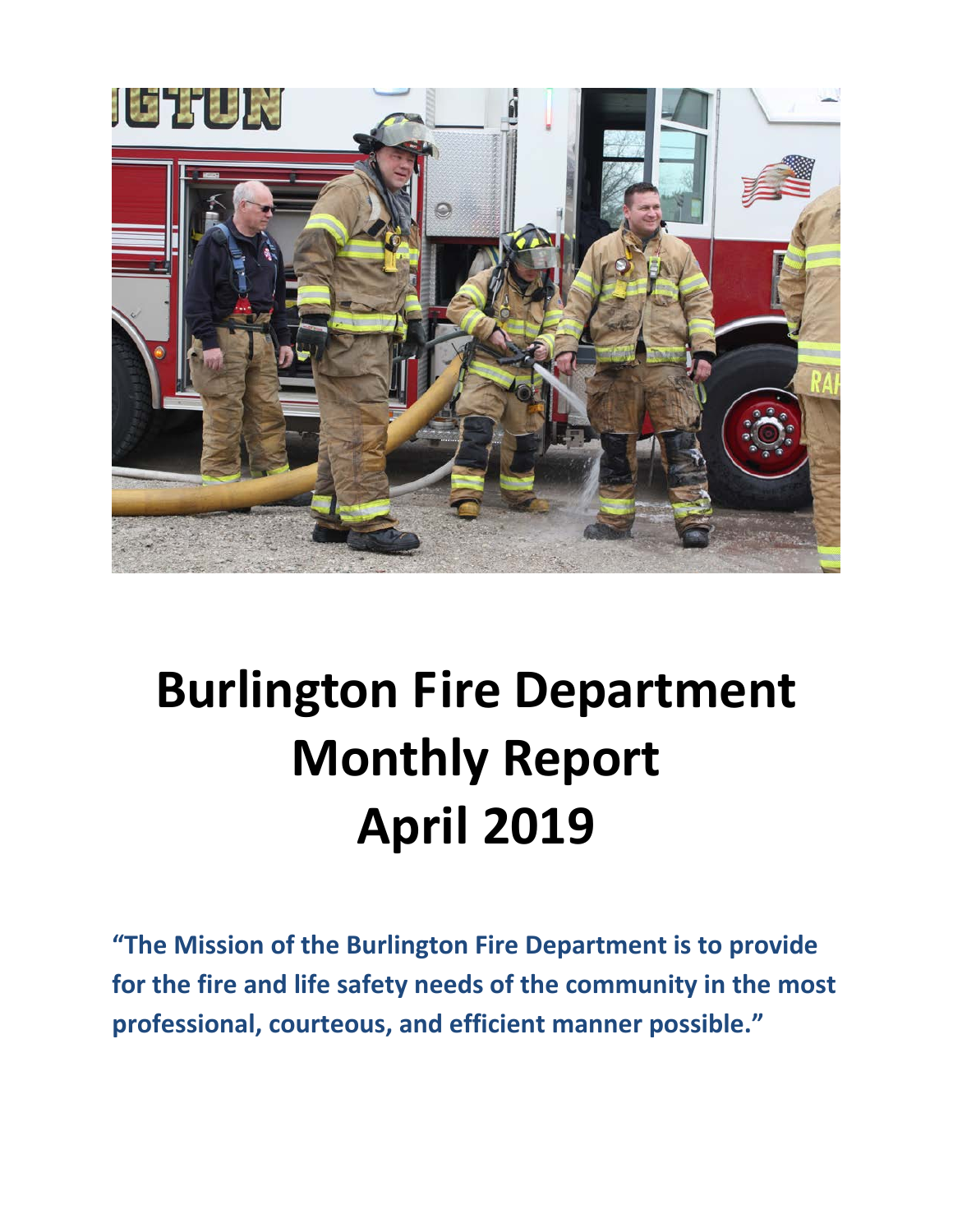### **Operations**

The Burlington Fire Department responded to 439 calls for service in April including 317 calls within the city limits of Burlington. 359 calls were EMS related. 266 patients were transported to Great River Medical Center, and 10 patients were transported to other destinations. 45% of the calls were overlapping meaning we had two or more calls in progress at the same time. The average response time for all emergency calls was 7 minutes and 5 seconds. While this time may seem longer than usual, only 72% of the calls were in Burlington. 24 calls for service were outside of Des Moines County.



**Calls for Service "Heat" Map (April 2019)**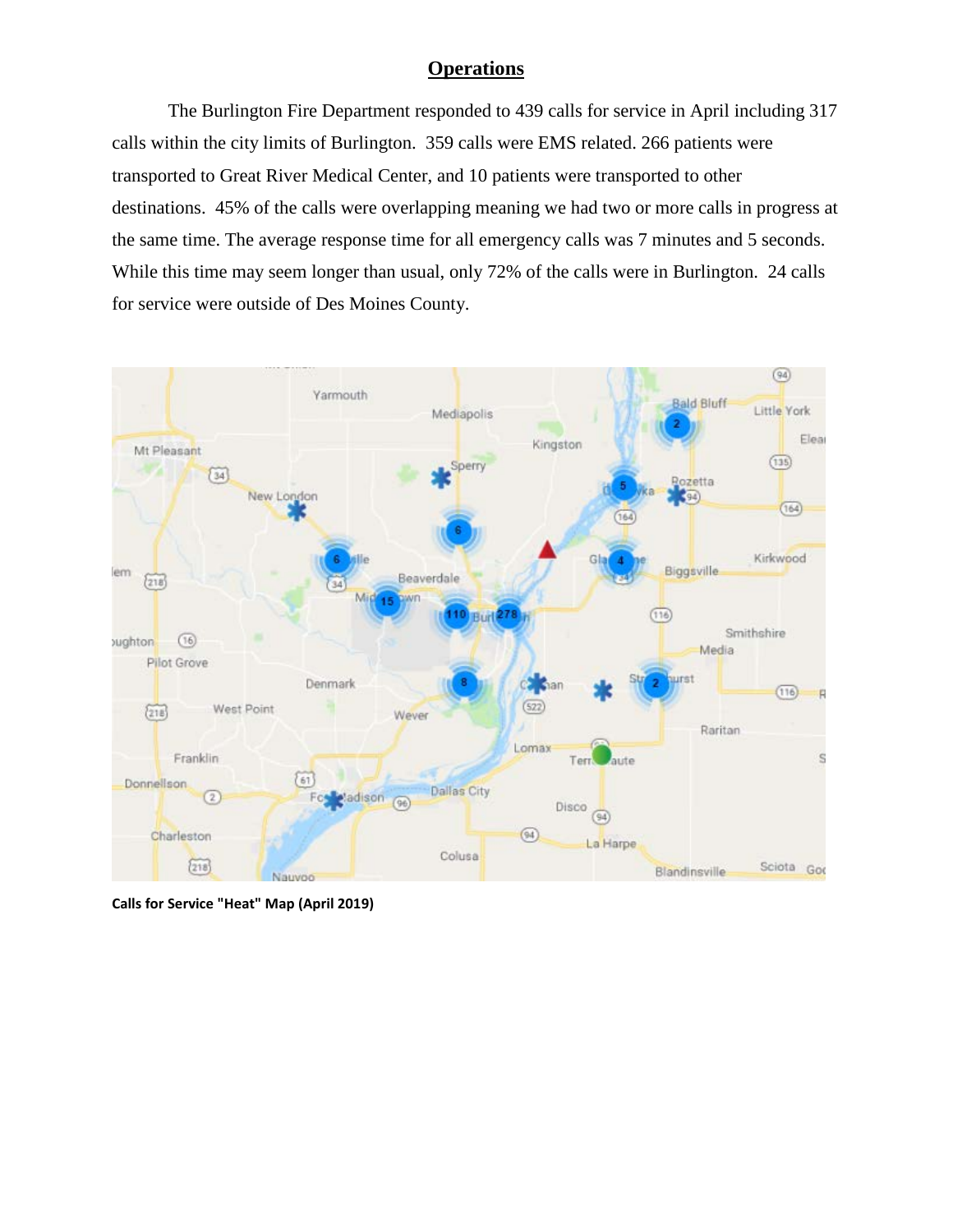

**Major Incident Types (April 2019)**

#### **Fire Prevention**

Crews installed nine smoke alarms and three carbon monoxide alarms in April. Fire Marshal Crooks completed 20 inspections including several related to liquor licenses. He also attended 3-day class on our records management system (RMS) where he focused on using the new platform to complete inspections.

#### **Training**

Crews completed over 400 hours of training in April. Iowa Fire Service Training Bureau Instructor and retired Burlington Fire Department Battalion Chief Ken Morris provided three days of instruction on confined space rescue. Each shift had 8 hours of training that included classroom and hands-on skills.

Crews also completed air management training. Firefighter Griesman instructed the shifts on the importance of managing their "air" while using a self-contained breathing apparatus (SCBA). There was some classroom instruction followed by hands-on practical application in which firefighters in full turnout gear and SCBA completed a series of tasks to see how long they could work on one full tank of air.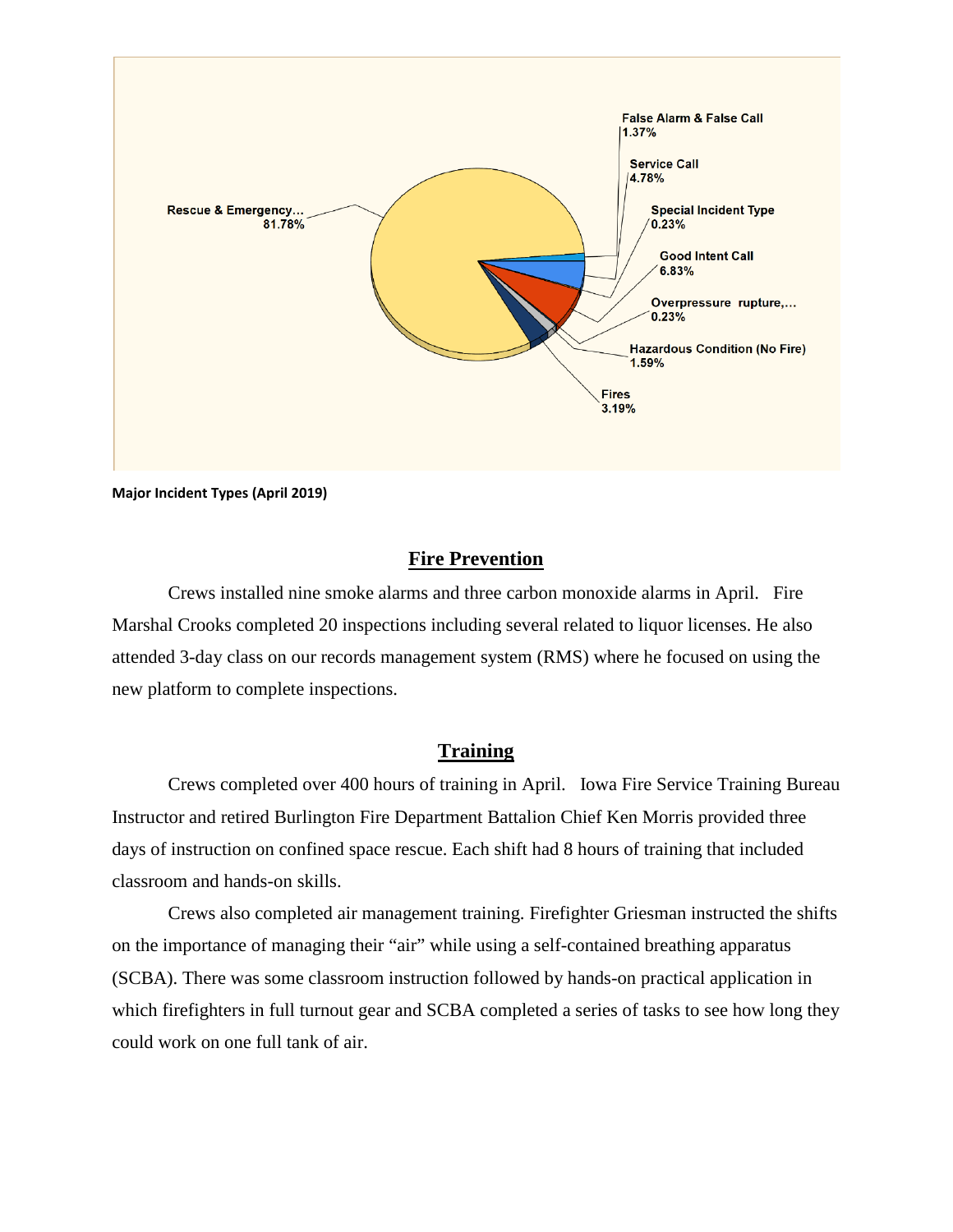

 **Air Management Training (April 2019)**

### **Other Activities**

- Fire Training Committee met to discuss objectives for the upcoming live burn training.
- Chief Trexel attended the Iowa Professional Fire Chief's Conference.
- Crews worked on completing the annual hose testing process.
- 8 members of the Fire Department attended the Fire Department Instructor's Conference (FDIC) in Indianapolis.
- Battalion Chief Workman and Chief Trexel attended a professional development seminar in Ames.
- EMT students from Southeastern Community College began completing their field experience with our ambulance crews.
- A "lighting audit" was completed at Central Station and Station 2 in an effort to determine the most cost effective and efficient way to provide lighting.
- Deputy Chief Ryan and Chief Trexel attended the Des Moines County Firefighter's Association meeting in West Burlington.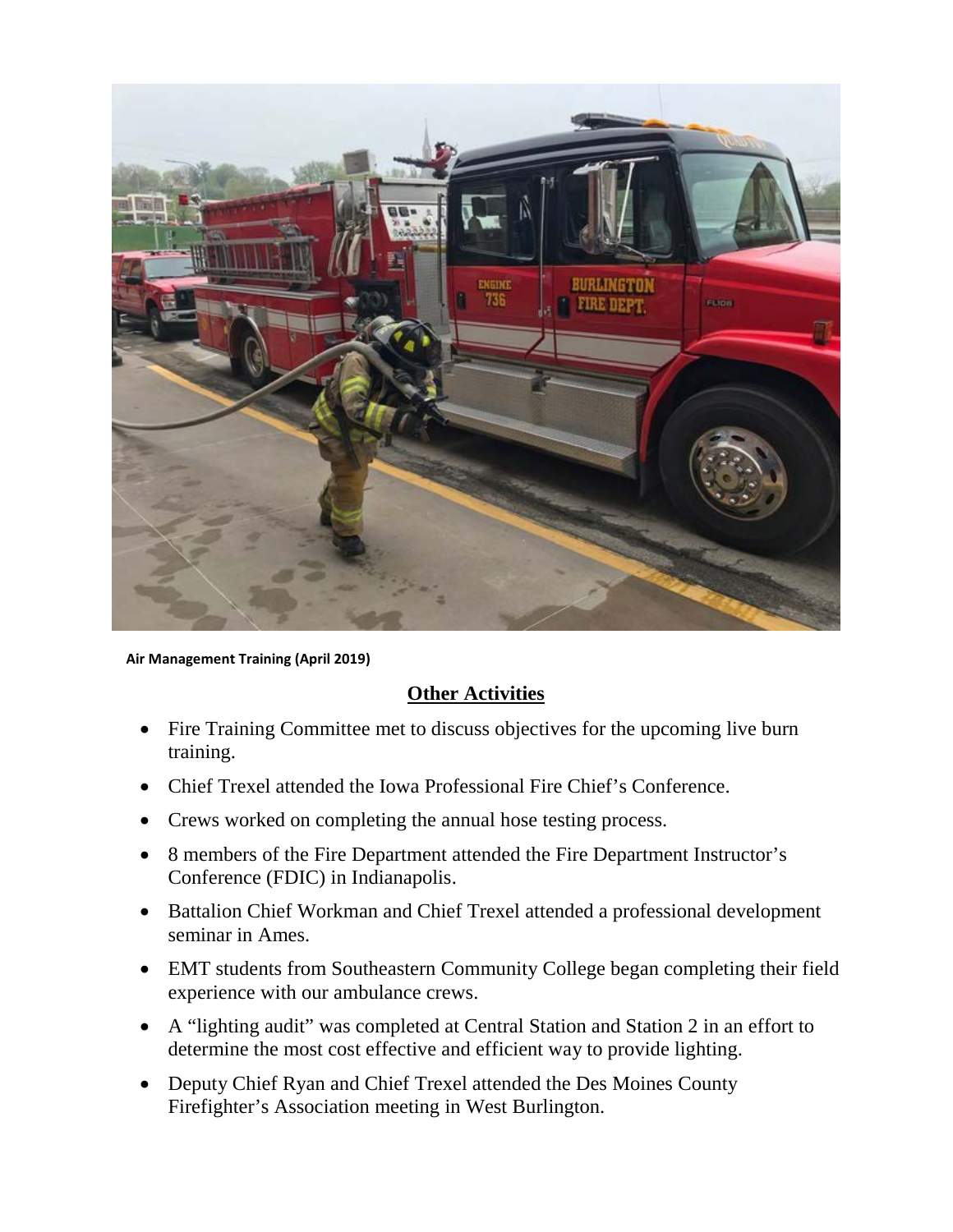### **2019 US fire statistics (through 5/14/2019):**

- 911 civilians have been killed in residential structure fires including 20 in Iowa.
- 15 firefighters died in the line of duty (US Fire Administration).

Respectfully Submitted,

Matt Trexel

Fire Chief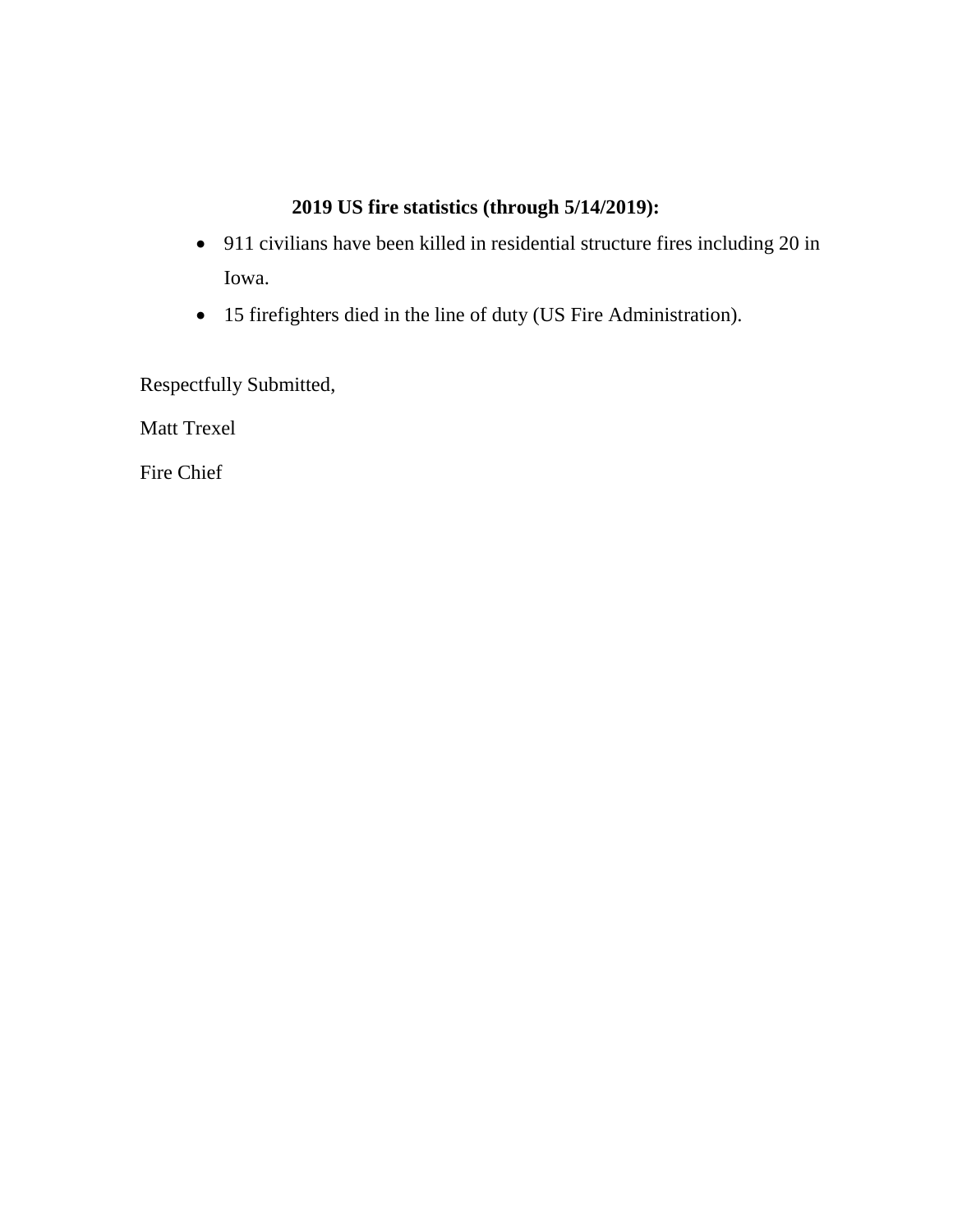Burlington, IA

This report was generated on 5/6/2019 3:01:17 PM

#### **Incident Statistics**

Start Date: 04/01/2019 | End Date: 04/30/2019

| <b>INCIDENT COUNT</b>                                          |                                         |                                     |                                         |               |                                              |
|----------------------------------------------------------------|-----------------------------------------|-------------------------------------|-----------------------------------------|---------------|----------------------------------------------|
| <b>INCIDENT TYPE</b>                                           |                                         | # INCIDENTS                         |                                         |               |                                              |
| <b>EMS</b>                                                     |                                         | 359                                 |                                         |               |                                              |
| <b>FIRE</b>                                                    |                                         |                                     | 80                                      |               |                                              |
|                                                                | <b>TOTAL</b>                            |                                     |                                         | 439           |                                              |
|                                                                |                                         |                                     | <b>TOTAL TRANSPORTS (N2 and N3)</b>     |               |                                              |
| <b>APPARATUS</b>                                               |                                         | # of APPARATUS<br><b>TRANSPORTS</b> | # of PATIENT TRANSPORTS                 |               | <b>TOTAL # of PATIENT</b><br><b>CONTACTS</b> |
| $\mathbf 0$                                                    |                                         | $\mathbf 0$                         | $\mathbf{0}$                            |               | $\mathbf{0}$                                 |
| 751                                                            |                                         | 93                                  | 114                                     |               | 114                                          |
| 752                                                            |                                         | 20                                  | 36                                      |               | 36                                           |
| 753                                                            |                                         | 101                                 | 128                                     |               | 128                                          |
| 754                                                            |                                         | 5                                   | 8                                       |               | 8                                            |
| 755                                                            |                                         | 58                                  | 70                                      |               | 70                                           |
| <b>TOTAL</b>                                                   |                                         | 277                                 | 356                                     |               | 356                                          |
|                                                                | <b>PRE-INCIDENT VALUE</b>               |                                     |                                         | <b>LOSSES</b> |                                              |
|                                                                | \$324,314.00<br>\$115,514.00            |                                     |                                         |               |                                              |
|                                                                |                                         |                                     | <b>CO CHECKS</b>                        |               |                                              |
| 424 - Carbon monoxide incident<br>$\mathbf{1}$                 |                                         |                                     |                                         |               |                                              |
| 736 - CO detector activation due to malfunction                |                                         |                                     | $\mathbf{1}$                            |               |                                              |
| 746 - Carbon monoxide detector activation, no CO               |                                         |                                     | $\mathbf{1}$                            |               |                                              |
| <b>TOTAL</b><br>$\overline{\mathbf{3}}$                        |                                         |                                     |                                         |               |                                              |
|                                                                |                                         | <b>MUTUAL AID</b>                   |                                         |               |                                              |
|                                                                | <b>Aid Type</b>                         |                                     | <b>Total</b>                            |               |                                              |
|                                                                | <b>Aid Given</b><br><b>Aid Received</b> |                                     | $\overline{\mathbf{r}}$<br>$\mathbf{1}$ |               |                                              |
|                                                                |                                         |                                     | <b>OVERLAPPING CALLS</b>                |               |                                              |
|                                                                | # OVERLAPPING                           |                                     |                                         | % OVERLAPPING |                                              |
|                                                                | 196                                     |                                     | 44.65                                   |               |                                              |
| LIGHTS AND SIREN - AVERAGE RESPONSE TIME (Dispatch to Arrival) |                                         |                                     |                                         |               |                                              |
| <b>Station</b>                                                 |                                         |                                     | <b>EMS</b>                              |               | <b>FIRE</b>                                  |
| Station 1                                                      |                                         |                                     | 0:06:45                                 |               | 0:10:01                                      |
| <b>Station 2</b>                                               |                                         |                                     | 0:05:29                                 |               | 0:07:25                                      |
| Station 3 - Bakers Pride                                       |                                         |                                     | 0:07:04                                 |               | 0:06:35                                      |
| <b>AVERAGE FOR ALL CALLS</b><br>0:07:05                        |                                         |                                     |                                         |               |                                              |

Only Reviewed Incidents included. CO Checks only includes Incident Types: 424, 736 and 734. # Apparatus Transports = # of incidents where apparatus transported. # Patient Transports = # of PCR with disposition "Treated, Transported by EMS". # Patient Contacts = # of PCR contacted by apparatus. This report now returns both NEMSIS 2 & 3 data as appropriate. The set of 2 set of 2 set of 2 set of 2 set of 2 set of 2 set of 2 set of 2 set of 2



Doc Id: 1645 emergencyreporting.com

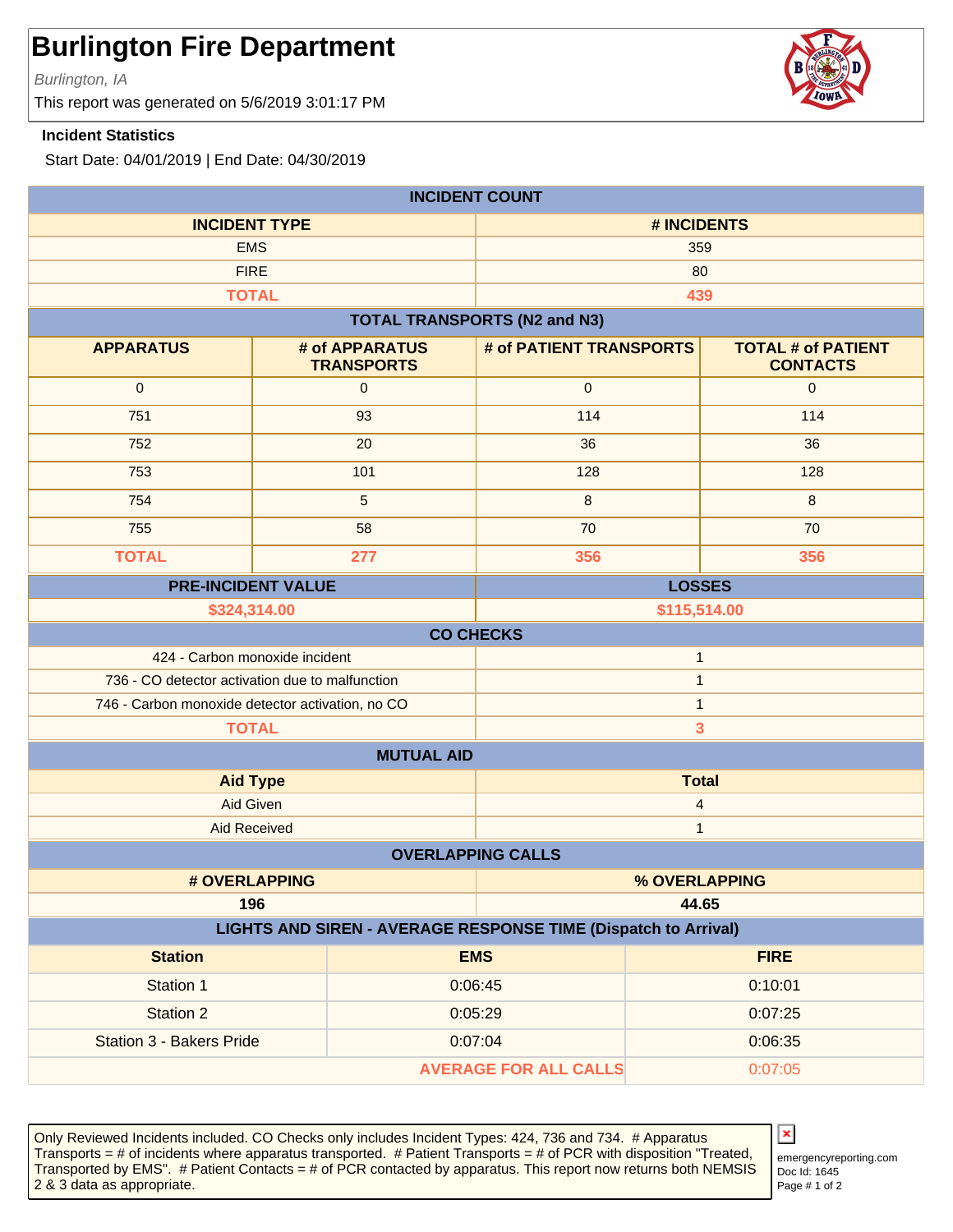| <b>LIGHTS AND SIREN - AVERAGE TURNOUT TIME (Dispatch to Enroute)</b> |                    |                                      |             |
|----------------------------------------------------------------------|--------------------|--------------------------------------|-------------|
| <b>Station</b>                                                       |                    | <b>EMS</b>                           | <b>FIRE</b> |
| Station 1                                                            |                    | 0:01:44                              | 0:02:54     |
| Station 2                                                            | 0:01:36<br>0:02:06 |                                      |             |
| Station 3 - Bakers Pride                                             |                    | 0:01:18                              | 0:01:17     |
| <b>AVERAGE FOR ALL CALLS</b><br>0:01:49                              |                    |                                      |             |
| <b>AGENCY</b>                                                        |                    | <b>AVERAGE TIME ON SCENE (MM:SS)</b> |             |
| <b>Burlington Fire Department</b>                                    |                    | 22:47                                |             |

Only Reviewed Incidents included. CO Checks only includes Incident Types: 424, 736 and 734. # Apparatus Transports = # of incidents where apparatus transported. # Patient Transports = # of PCR with disposition "Treated, Transported by EMS". # Patient Contacts = # of PCR contacted by apparatus. This report now returns both NEMSIS 2 & 3 data as appropriate.

Doc Id: 1645 emergencyreporting.com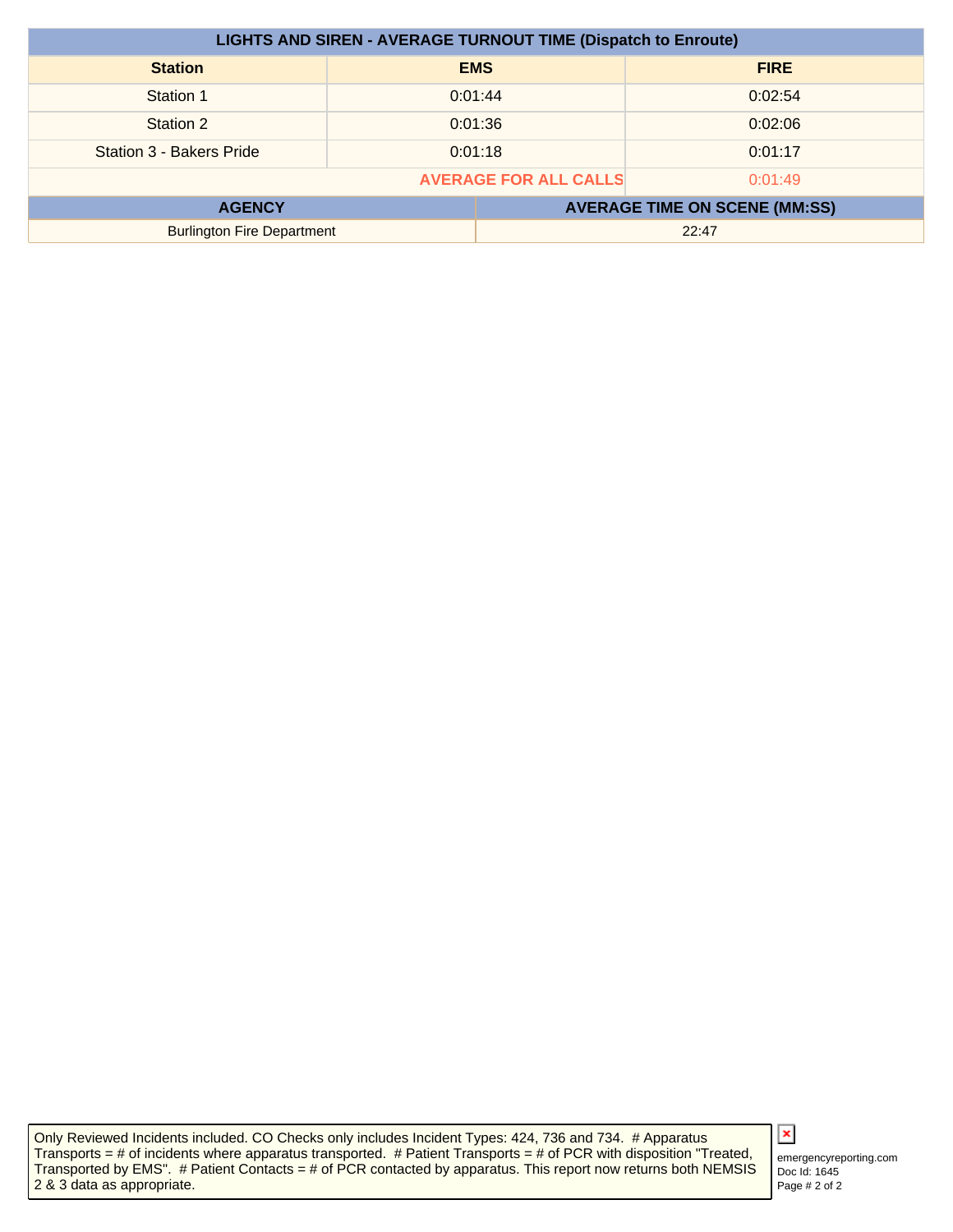Burlington, IA

This report was generated on 5/6/2019 3:02:51 PM

### **Breakdown by Major Incident Types for Date Range**

Zone(s): All Zones | Start Date: 04/01/2019 | End Date: 04/30/2019



| <b>MAJOR INCIDENT TYPE</b>                          | # INCIDENTS | % of TOTAL |
|-----------------------------------------------------|-------------|------------|
| <b>Fires</b>                                        | 14          | 3.19%      |
| Overpressure rupture, explosion, overheat - no fire |             | 0.23%      |
| <b>Rescue &amp; Emergency Medical Service</b>       | 359         | 81.78%     |
| Hazardous Condition (No Fire)                       | 7           | 1.59%      |
| Service Call                                        | 21          | 4.78%      |
| <b>Good Intent Call</b>                             | 30          | 6.83%      |
| False Alarm & False Call                            | 6           | 1.37%      |
| <b>Special Incident Type</b>                        |             | 0.23%      |
|                                                     | 439         | 100.00%    |

Only REVIEWED incidents included. Summary results for a major incident type are not displayed if the count is zero.



 $\vert x \vert$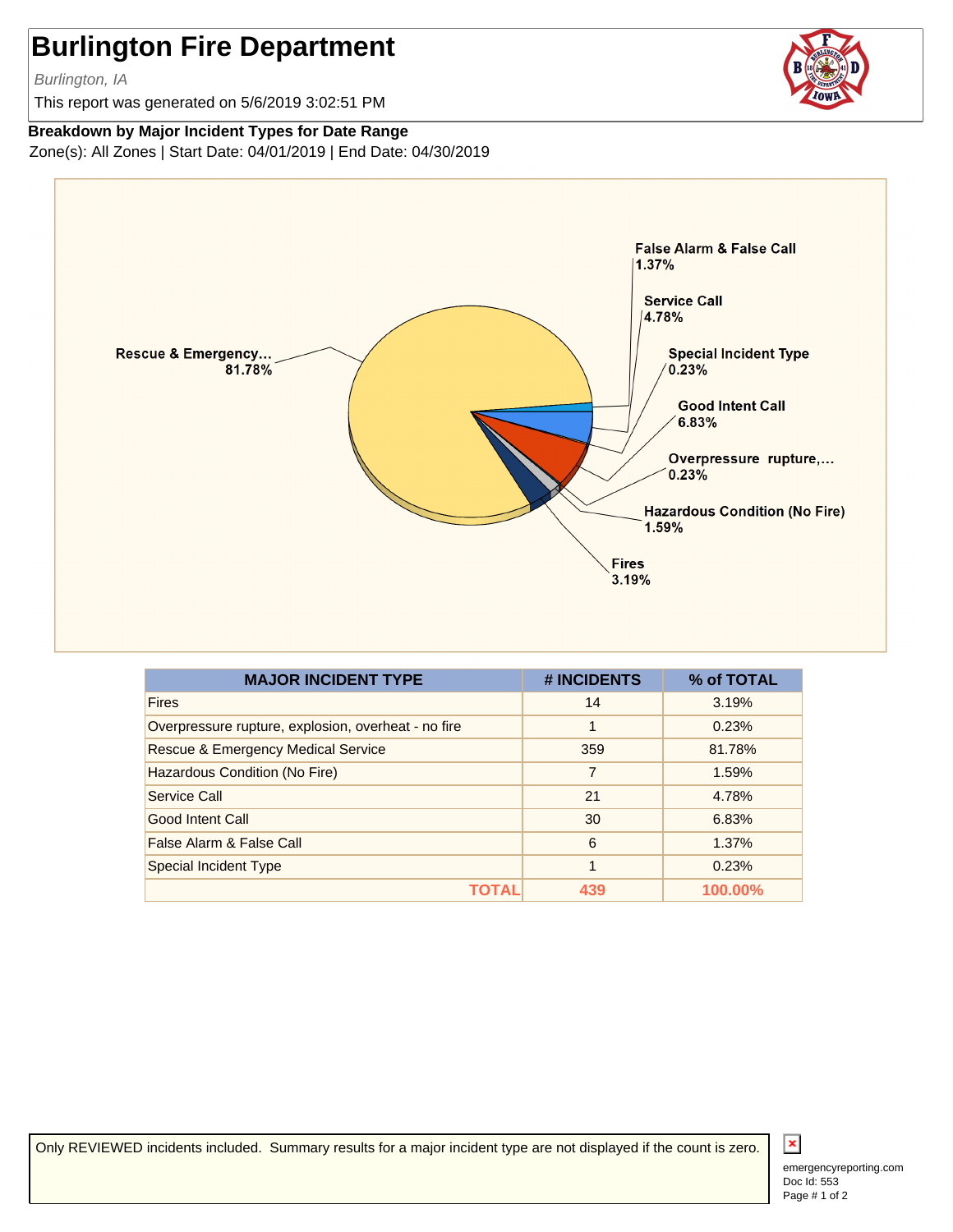| <b>Detailed Breakdown by Incident Type</b>               |                |         |
|----------------------------------------------------------|----------------|---------|
| # INCIDENTS<br>% of TOTAL<br><b>INCIDENT TYPE</b>        |                |         |
| 111 - Building fire                                      | $\overline{4}$ | 0.91%   |
| 130 - Mobile property (vehicle) fire, other              | 1              | 0.23%   |
| 140 - Natural vegetation fire, other                     | $\mathbf{1}$   | 0.23%   |
| 141 - Forest, woods or wildland fire                     | $\mathbf{1}$   | 0.23%   |
| 142 - Brush or brush-and-grass mixture fire              | $\overline{2}$ | 0.46%   |
| 143 - Grass fire                                         | $\overline{4}$ | 0.91%   |
| 151 - Outside rubbish, trash or waste fire               | $\mathbf{1}$   | 0.23%   |
| 251 - Excessive heat, scorch burns with no ignition      | $\mathbf{1}$   | 0.23%   |
| 321 - EMS call, excluding vehicle accident with injury   | 343            | 78.13%  |
| 322 - Motor vehicle accident with injuries               | 12             | 2.73%   |
| 323 - Motor vehicle/pedestrian accident (MV Ped)         | $\mathbf{1}$   | 0.23%   |
| 324 - Motor vehicle accident with no injuries.           | $\mathbf{1}$   | 0.23%   |
| 350 - Extrication, rescue, other                         | $\mathbf{1}$   | 0.23%   |
| 351 - Extrication of victim(s) from building/structure   | $\mathbf{1}$   | 0.23%   |
| 412 - Gas leak (natural gas or LPG)                      | $\overline{2}$ | 0.46%   |
| 413 - Oil or other combustible liquid spill              | $\mathbf{1}$   | 0.23%   |
| 422 - Chemical spill or leak                             | 1              | 0.23%   |
| 424 - Carbon monoxide incident                           | $\mathbf{1}$   | 0.23%   |
| 444 - Power line down                                    | $\mathbf{1}$   | 0.23%   |
| 463 - Vehicle accident, general cleanup                  | $\mathbf{1}$   | 0.23%   |
| 550 - Public service assistance, other                   | $\mathbf{1}$   | 0.23%   |
| 553 - Public service                                     | $\overline{4}$ | 0.91%   |
| 554 - Assist invalid                                     | 2              | 0.46%   |
| 561 - Unauthorized burning                               | 12             | 2.73%   |
| 571 - Cover assignment, standby, moveup                  | $\overline{2}$ | 0.46%   |
| 600 - Good intent call, other                            | $\mathbf{1}$   | 0.23%   |
| 611 - Dispatched & cancelled en route                    | 10             | 2.28%   |
| 622 - No incident found on arrival at dispatch address   | 13             | 2.96%   |
| 631 - Authorized controlled burning                      | 3              | 0.68%   |
| 651 - Smoke scare, odor of smoke                         | $\mathbf{1}$   | 0.23%   |
| 671 - HazMat release investigation w/no HazMat           | $\overline{2}$ | 0.46%   |
| 721 - Bomb scare - no bomb                               | $\mathbf{1}$   | 0.23%   |
| 730 - System malfunction, other                          | $\mathbf{1}$   | 0.23%   |
| 736 - CO detector activation due to malfunction          | $\mathbf{1}$   | 0.23%   |
| 740 - Unintentional transmission of alarm, other         | $\mathbf{1}$   | 0.23%   |
| 743 - Smoke detector activation, no fire - unintentional | $\mathbf{1}$   | 0.23%   |
| 746 - Carbon monoxide detector activation, no CO         | $\mathbf{1}$   | 0.23%   |
| 911 - Citizen complaint                                  | 1              | 0.23%   |
| <b>TOTAL INCIDENTS:</b>                                  | 439            | 100.00% |

Only REVIEWED incidents included. Summary results for a major incident type are not displayed if the count is zero.

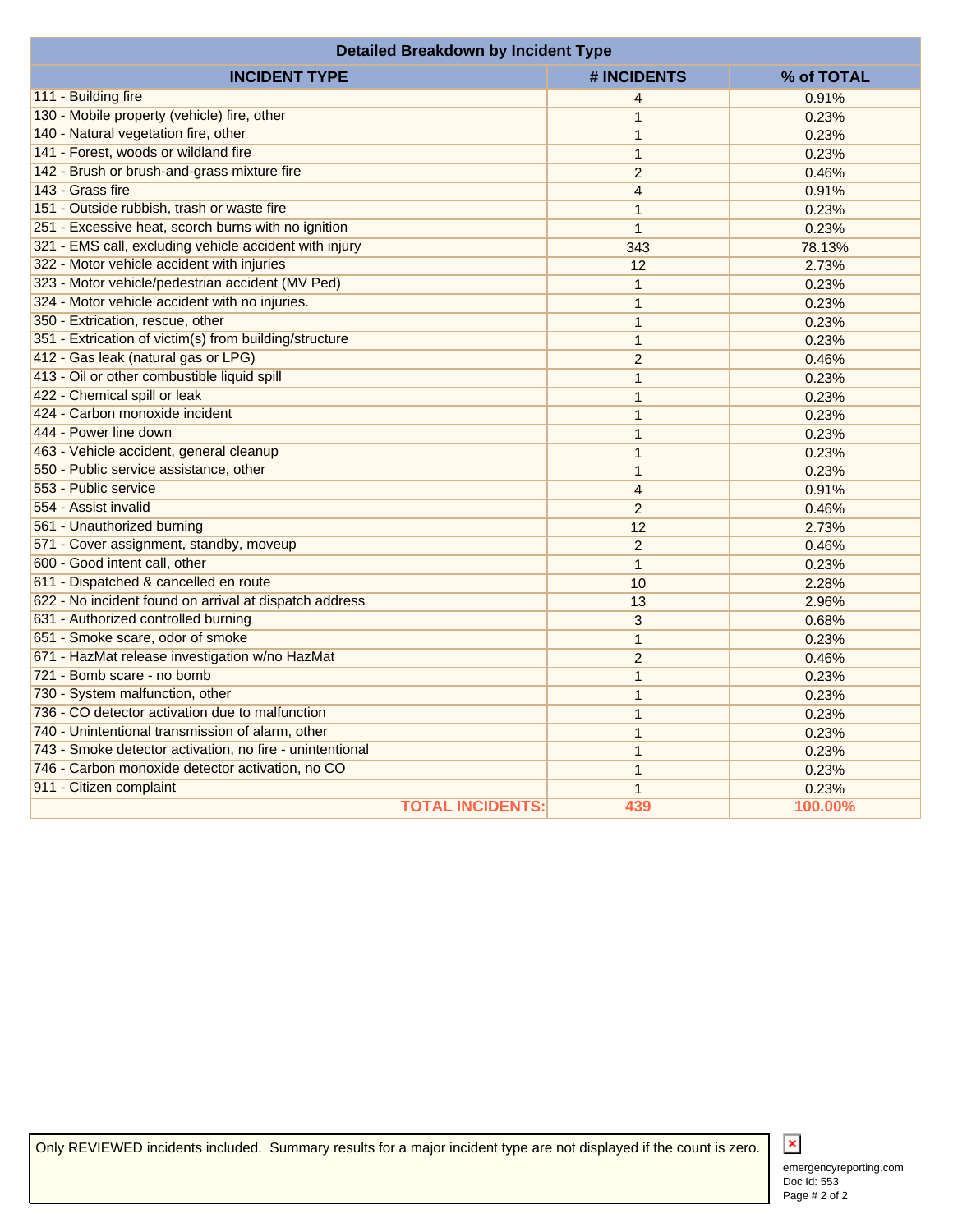Burlington, IA

This report was generated on 5/6/2019 3:03:45 PM

#### **Count of Incidents by Incident Type per Zone**

Incident Status: Reviewed | Start Date: 04/01/2019 | End Date: 04/30/2019



| <b>INCIDENT TYPE</b>                                   | # INCIDENTS    | % of TOTAL |
|--------------------------------------------------------|----------------|------------|
| <b>C-Burlington - City of Burlington</b>               |                |            |
| 111 - Building fire                                    | $\overline{c}$ | 0.46%      |
| 141 - Forest, woods or wildland fire                   | $\mathbf{1}$   | 0.23%      |
| 143 - Grass fire                                       | 1              | 0.23%      |
| 321 - EMS call, excluding vehicle accident with injury | 250            | 56.95%     |
| 322 - Motor vehicle accident with injuries             | 9              | 2.05%      |
| 323 - Motor vehicle/pedestrian accident (MV Ped)       | 1              | 0.23%      |
| 324 - Motor vehicle accident with no injuries.         | 1              | 0.23%      |
| 350 - Extrication, rescue, other                       | $\mathbf{1}$   | 0.23%      |
| 412 - Gas leak (natural gas or LPG)                    | $\overline{c}$ | 0.46%      |
| 413 - Oil or other combustible liquid spill            | 1              | 0.23%      |
| 422 - Chemical spill or leak                           | $\mathbf{1}$   | 0.23%      |
| 424 - Carbon monoxide incident                         | 1              | 0.23%      |
| 444 - Power line down                                  | 1              | 0.23%      |
| 463 - Vehicle accident, general cleanup                | 1              | 0.23%      |
| 550 - Public service assistance, other                 | $\mathbf{1}$   | 0.23%      |
| 553 - Public service                                   | 3              | 0.68%      |
| 554 - Assist invalid                                   | 2              | 0.46%      |
| 561 - Unauthorized burning                             | 11             | 2.51%      |
| 571 - Cover assignment, standby, moveup                | 1              | 0.23%      |
| 600 - Good intent call, other                          | 1              | 0.23%      |
| 611 - Dispatched & cancelled en route                  | 6              | 1.37%      |
| 622 - No incident found on arrival at dispatch address | 8              | 1.82%      |
| 631 - Authorized controlled burning                    | 1              | 0.23%      |
| 651 - Smoke scare, odor of smoke                       | $\mathbf{1}$   | 0.23%      |
| 671 - HazMat release investigation w/no HazMat         | $\overline{2}$ | 0.46%      |
| 721 - Bomb scare - no bomb                             | 1              | 0.23%      |
| 730 - System malfunction, other                        | 1              | 0.23%      |
| 736 - CO detector activation due to malfunction        | $\mathbf{1}$   | 0.23%      |
|                                                        |                |            |

Report shows count of incidents for Status selected.



Doc Id: 1390 emergencyreporting.com Page # 1 of 3

 $\mathbf x$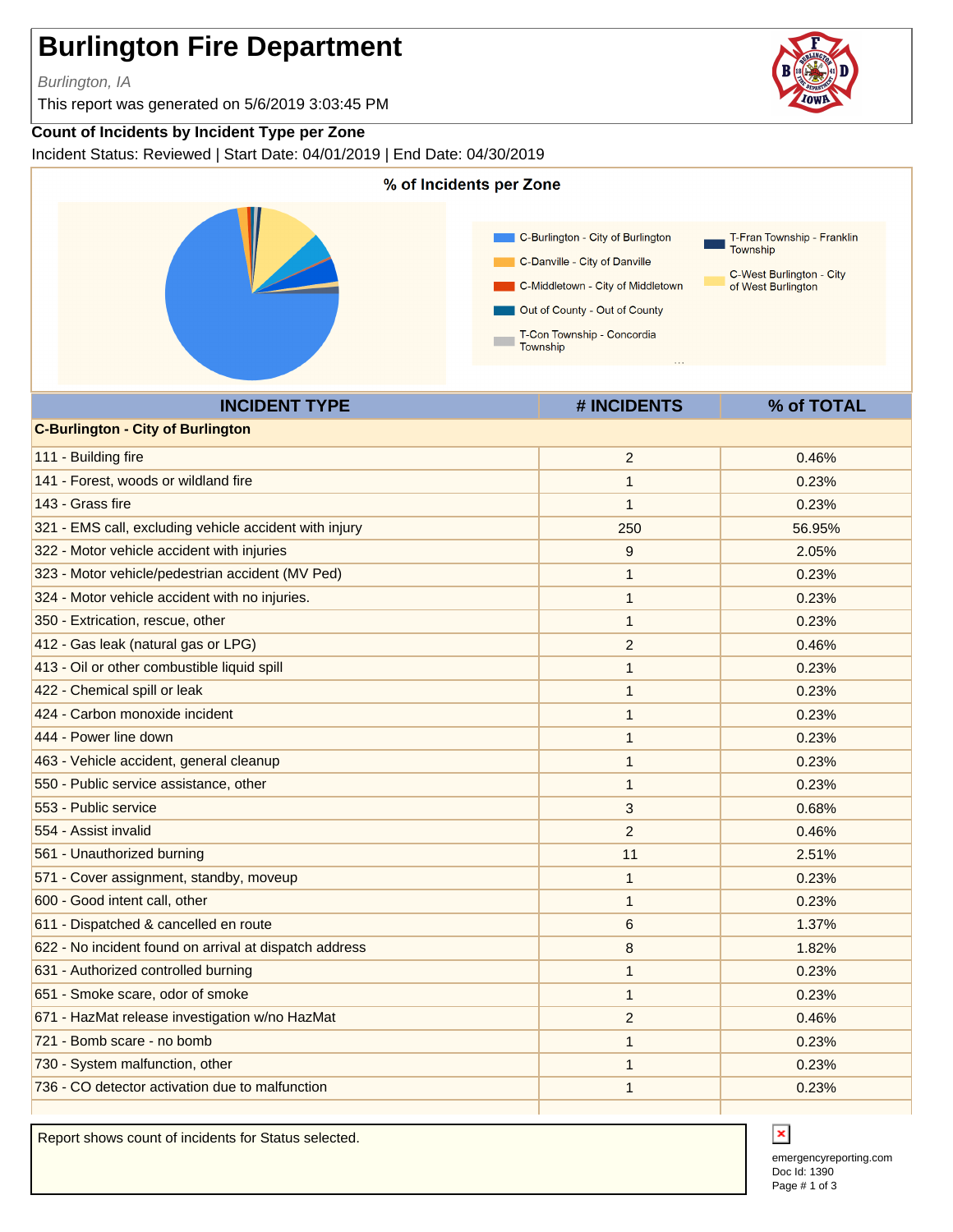| 740 - Unintentional transmission of alarm, other                  | $\mathbf 1$    | 0.23%  |
|-------------------------------------------------------------------|----------------|--------|
| 743 - Smoke detector activation, no fire - unintentional          | 1              | 0.23%  |
| 746 - Carbon monoxide detector activation, no CO                  | 1              | 0.23%  |
| 911 - Citizen complaint                                           | 1              | 0.23%  |
| Zone: C-Burlington - City of Burlington Total Incident:           | 317            | 72.21% |
| <b>C-Danville - City of Danville</b>                              |                |        |
| 321 - EMS call, excluding vehicle accident with injury            | 7              | 1.59%  |
| 622 - No incident found on arrival at dispatch address            | 1              | 0.23%  |
| Zone: C-Danville - City of Danville Total Incident:               | 8              | 1.82%  |
| <b>C-Middletown - City of Middletown</b>                          |                |        |
| 321 - EMS call, excluding vehicle accident with injury            | 3              | 0.68%  |
| Zone: C-Middletown - City of Middletown Total Incident:           | 3              | 0.68%  |
| <b>C-West Burlington - City of West Burlington</b>                |                |        |
| 111 - Building fire                                               | $\mathbf 1$    | 0.23%  |
| 151 - Outside rubbish, trash or waste fire                        | 1              | 0.23%  |
| 251 - Excessive heat, scorch burns with no ignition               | 1              | 0.23%  |
| 321 - EMS call, excluding vehicle accident with injury            | 44             | 10.02% |
| 351 - Extrication of victim(s) from building/structure            | 1              | 0.23%  |
| 553 - Public service                                              | 1              | 0.23%  |
| 622 - No incident found on arrival at dispatch address            | $\mathbf{1}$   | 0.23%  |
| Zone: C-West Burlington - City of West Burlington Total Incident: | 50             | 11.39% |
| <b>Henderson - Henderson County</b>                               |                |        |
| 321 - EMS call, excluding vehicle accident with injury            | 17             | 3.87%  |
| 611 - Dispatched & cancelled en route                             | 3              | 0.68%  |
| 622 - No incident found on arrival at dispatch address            | 1              | 0.23%  |
| Zone: Henderson - Henderson County Total Incident:                | 21             | 4.78%  |
| <b>Out of County - Out of County</b>                              |                |        |
| 321 - EMS call, excluding vehicle accident with injury            | 3              | 0.68%  |
| Zone: Out of County - Out of County Total Incident:               | 3              | 0.68%  |
| T-Con Township - Concordia Township                               |                |        |
| 143 - Grass fire                                                  | 1              | 0.23%  |
| 561 - Unauthorized burning                                        | 1              | 0.23%  |
| 622 - No incident found on arrival at dispatch address            | 1              | 0.23%  |
| Zone: T-Con Township - Concordia Township Total Incident:         | 3              | 0.68%  |
| T-Dan Township - Danville Township                                |                |        |
| 321 - EMS call, excluding vehicle accident with injury            | $\mathbf{1}$   | 0.23%  |
| 322 - Motor vehicle accident with injuries                        | 1              | 0.23%  |
| Zone: T-Dan Township - Danville Township Total Incident:          | 2              | 0.46%  |
| T-Flt Riv Township - Flint River Township                         |                |        |
| 111 - Building fire                                               | $\mathbf{1}$   | 0.23%  |
| 130 - Mobile property (vehicle) fire, other                       | 1              | 0.23%  |
| 142 - Brush or brush-and-grass mixture fire                       | $\overline{c}$ | 0.46%  |
| 143 - Grass fire                                                  | 1              | 0.23%  |
|                                                                   |                |        |

Report shows count of incidents for Status selected.

Doc Id: 1390 emergencyreporting.com Page # 2 of 3

 $\pmb{\times}$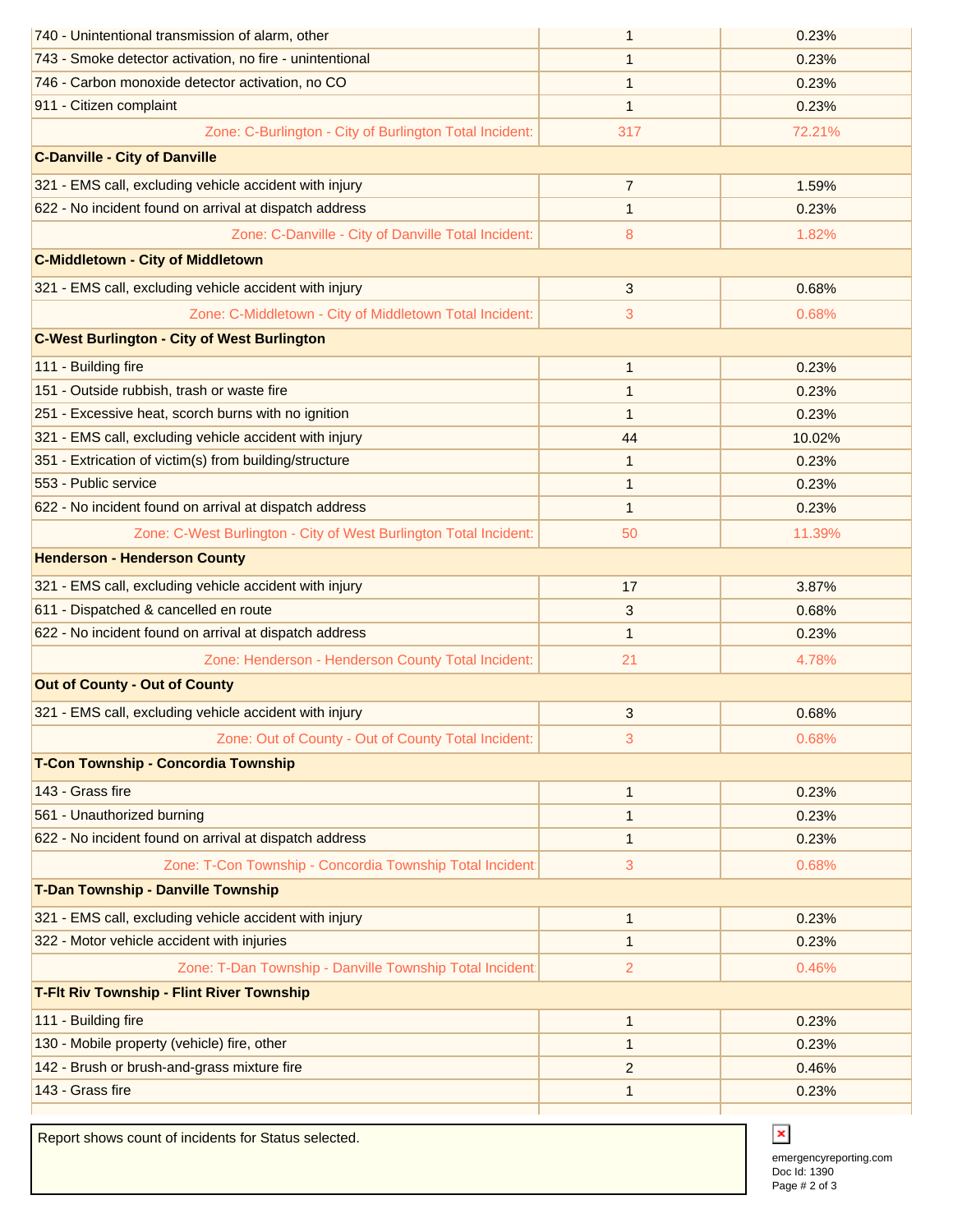| 321 - EMS call, excluding vehicle accident with injury          | 12             | 2.73% |
|-----------------------------------------------------------------|----------------|-------|
| 611 - Dispatched & cancelled en route                           | 1              | 0.23% |
| 622 - No incident found on arrival at dispatch address          | 1              | 0.23% |
| Zone: T-Flt Riv Township - Flint River Township Total Incident: | 19             | 4.33% |
| T-Fran Township - Franklin Township                             |                |       |
| 143 - Grass fire                                                | 1              | 0.23% |
| 322 - Motor vehicle accident with injuries                      | 1              | 0.23% |
| 571 - Cover assignment, standby, moveup                         | 1              | 0.23% |
| Zone: T-Fran Township - Franklin Township Total Incident:       | 3              | 0.68% |
| T-Tama Township - Tama Township                                 |                |       |
| 140 - Natural vegetation fire, other                            | 1              | 0.23% |
| 321 - EMS call, excluding vehicle accident with injury          | 2              | 0.46% |
| 631 - Authorized controlled burning                             | 1              | 0.23% |
| Zone: T-Tama Township - Tama Township Total Incident            | 4              | 0.91% |
| <b>T-Union Township - Union Township</b>                        |                |       |
| 321 - EMS call, excluding vehicle accident with injury          | $\overline{4}$ | 0.91% |
| 322 - Motor vehicle accident with injuries                      | 1              | 0.23% |
| 631 - Authorized controlled burning                             | 1              | 0.23% |
| Zone: T-Union Township - Union Township Total Incident:         | 6              | 1.37% |
| <b>TOTAL INCIDENTS FOR AII ZONES:</b>                           | 439            | 100%  |



Doc Id: 1390 emergencyreporting.com Page # 3 of 3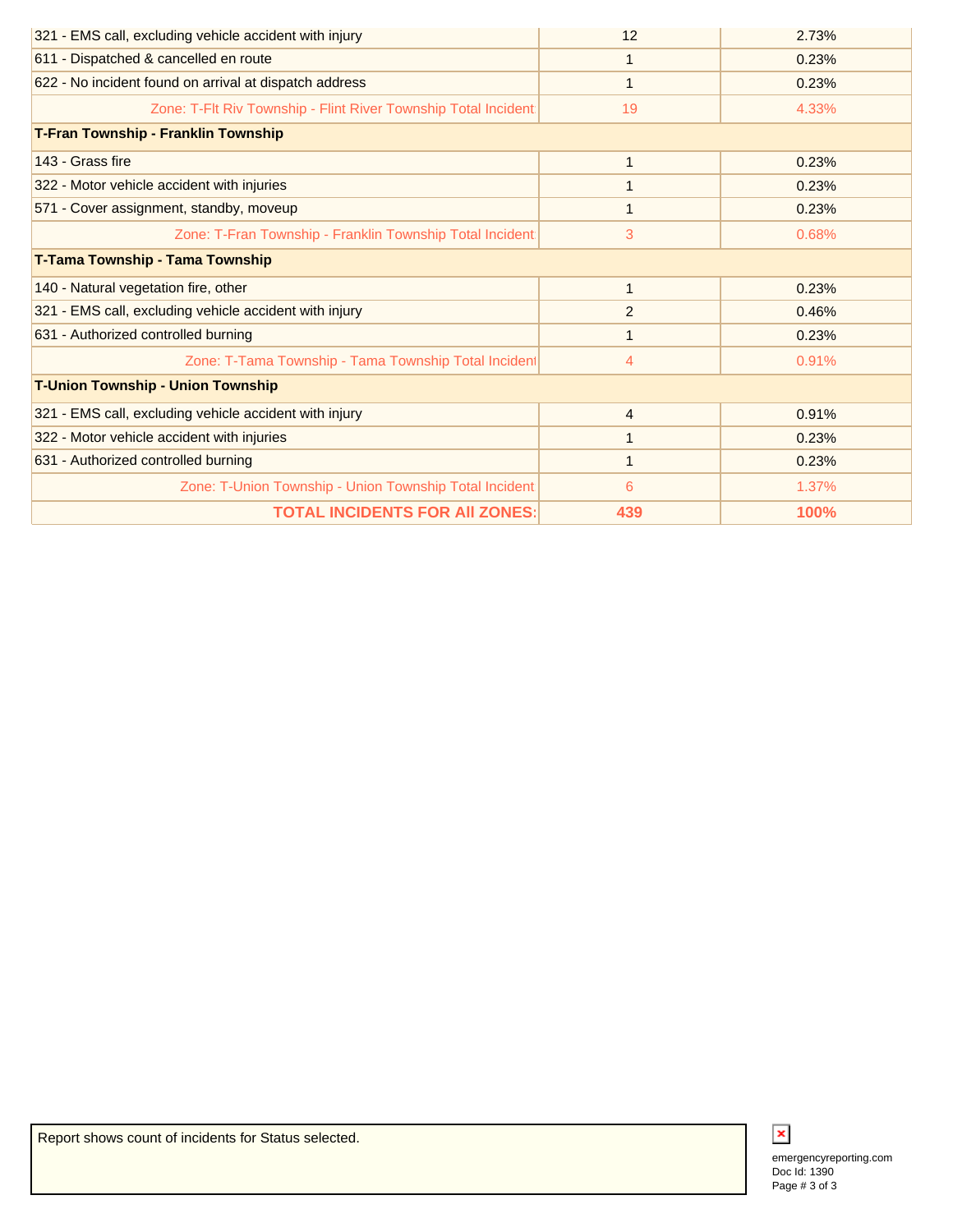Burlington, IA

This report was generated on 5/6/2019 3:43:36 PM

### **Count of Aid Given and Received for Incidents for Date Range**

Start Date: 04/01/2019 | End Date: 04/30/2019



| <b>AID TYPE</b>        | TOTAL | % of TOTAL |
|------------------------|-------|------------|
| Automatic aid received |       | 0.2%       |
| Mutual aid given       | 2     | 0.5%       |
| Automatic aid given    | 2     | 0.5%       |
| <b>None</b>            | 434   | 98.9%      |

 $\overline{\mathbf{x}}$ 

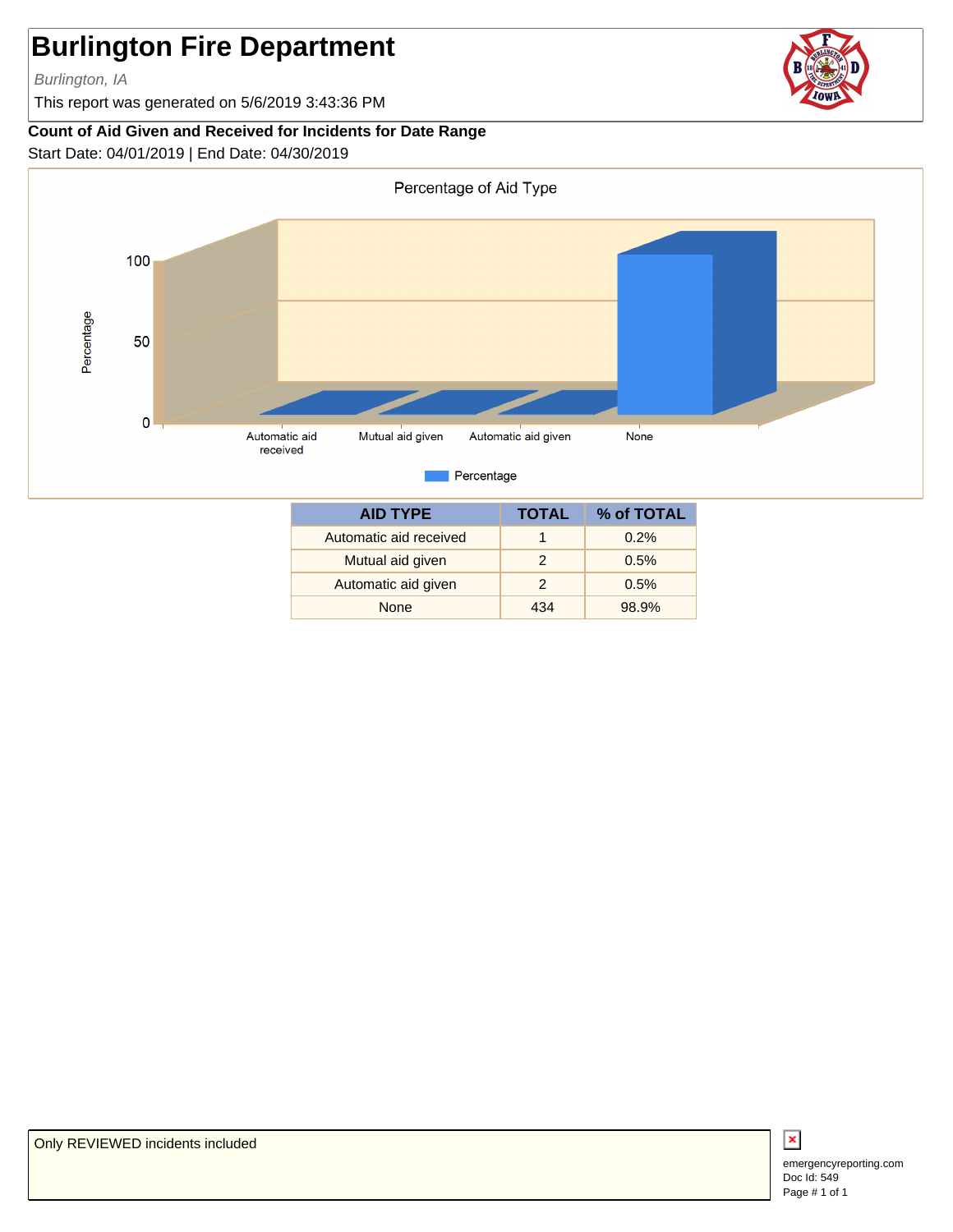Burlington, IA

This report was generated on 5/6/2019 3:04:38 PM



**Incident Count per Complaint Reported by Dispatch for Date Range (NEMSIS 3 Incidents Only)** Start Date: 04/01/2019 | End Date: 04/30/2019

| <b>COMPLAINT REPORTED BY DISPATCH</b>                           | # INCIDENTS    |
|-----------------------------------------------------------------|----------------|
| <b>Abdominal Pain/Problems</b>                                  | 8              |
| <b>Allergic Reaction/Stings</b>                                 | 1              |
| <b>Assault</b>                                                  | 8              |
| <b>Back Pain (Non-Traumatic)</b>                                | 4              |
| <b>Breathing Problem</b>                                        | 41             |
| <b>Burns/Explosion</b>                                          | 1              |
| <b>Cardiac Arrest/Death</b>                                     | 1              |
| <b>Chest Pain (Non-Traumatic)</b>                               | 23             |
| Choking                                                         | $\overline{c}$ |
| <b>Convulsions/Seizure</b>                                      | $\overline{7}$ |
| <b>Diabetic Problem</b>                                         | 3              |
| Falls                                                           | 72             |
| Headache                                                        | 1              |
| <b>Heart Problems/AICD</b>                                      | 3              |
| Hemorrhage/Laceration                                           | $\overline{2}$ |
| <b>Medical Alarm</b>                                            | 3              |
| No Other Appropriate Choice                                     | 36             |
| Overdose/Poisoning/Ingestion                                    | 10             |
| Pregnancy/Childbirth/Miscarriage                                | 1              |
| Psychiatric Problem/Abnormal<br><b>Behavior/Suicide Attempt</b> | 12             |
| <b>Sick Person</b>                                              | 30             |
| <b>Stab/Gunshot Wound/Penetrating Trauma</b>                    | 1              |
| Stroke/CVA                                                      | 6              |
| <b>Traffic/Transportation Incident</b>                          | 12             |
| Transfer/Interfacility/Palliative Care                          | 15             |
| <b>Traumatic Injury</b>                                         | $\overline{7}$ |
| Unconscious/Fainting/Near-Fainting                              | 27             |
| <b>Unknown Problem/Person Down</b>                              | 11             |
| <b>Well Person Check</b>                                        | $\overline{4}$ |

Incidents included must be NEMSIS 3 and either Complete or Reviewed. COMPLAINT REPORTED BY DISPATCH is recorded on Basic Info 5. If looking for NEMSIS 2 Incidents, refer to Report #1041.

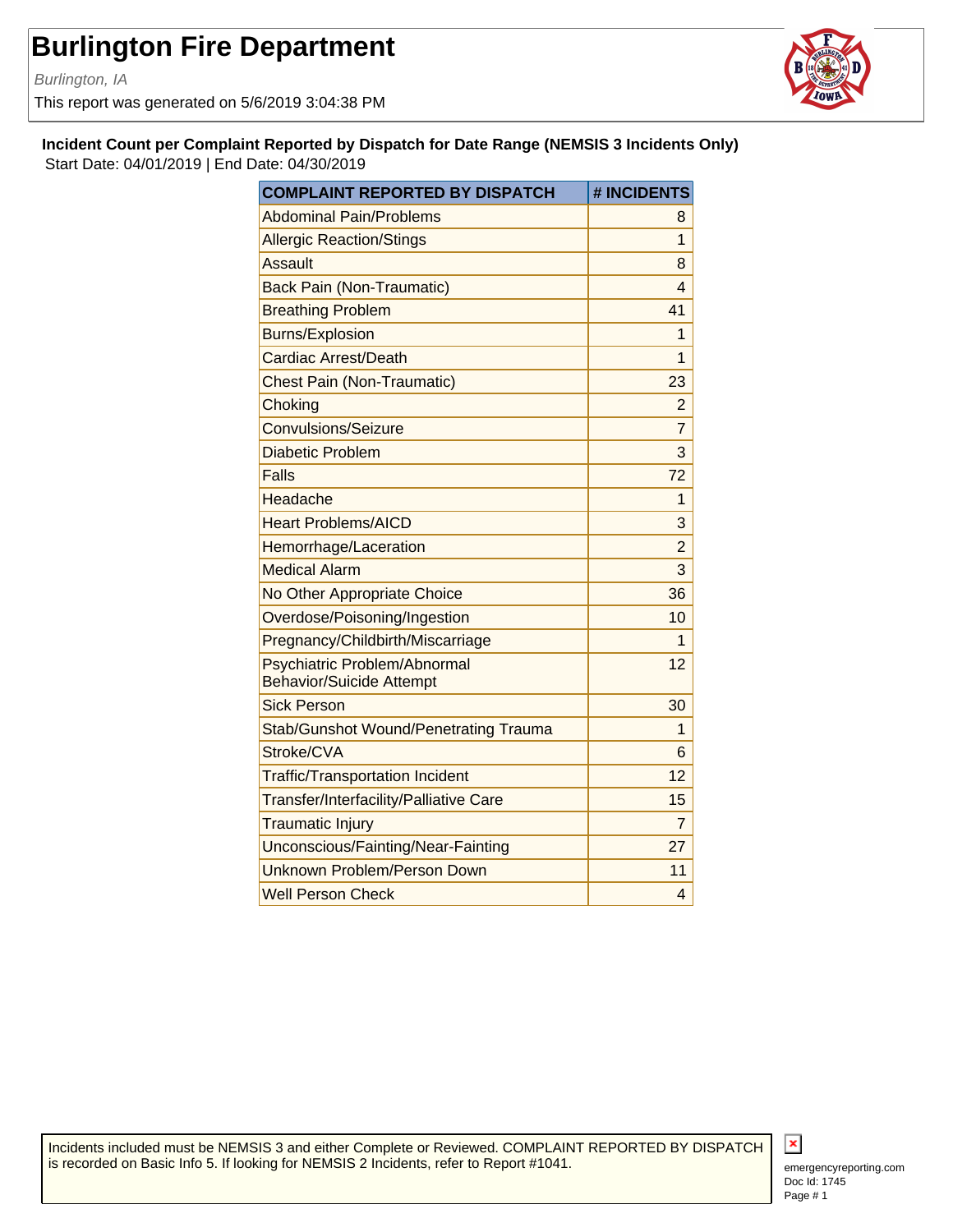Burlington, IA

This report was generated on 5/6/2019 3:05:41 PM



#### **Patient Transport Count per Destination for Date Range (N2-N3)**

Start Date: 04/01/2019 | End Date: 04/30/2019

| <b>HOSPITAL DESTINATION</b>          | # TRANSPORTS |
|--------------------------------------|--------------|
| <b>Care Initiatives</b>              |              |
| <b>Great River Hospice</b>           |              |
| <b>Great River Medical Center</b>    | 266          |
| University of Iowa Hospital & Clinic |              |
| <b>Veterans Hospital</b>             |              |

Only REVIEWED incidents included. This report now returns both NEMSIS 2 & 3 data as appropriate.



Doc Id: 517 emergencyreporting.com Page # 1 of 1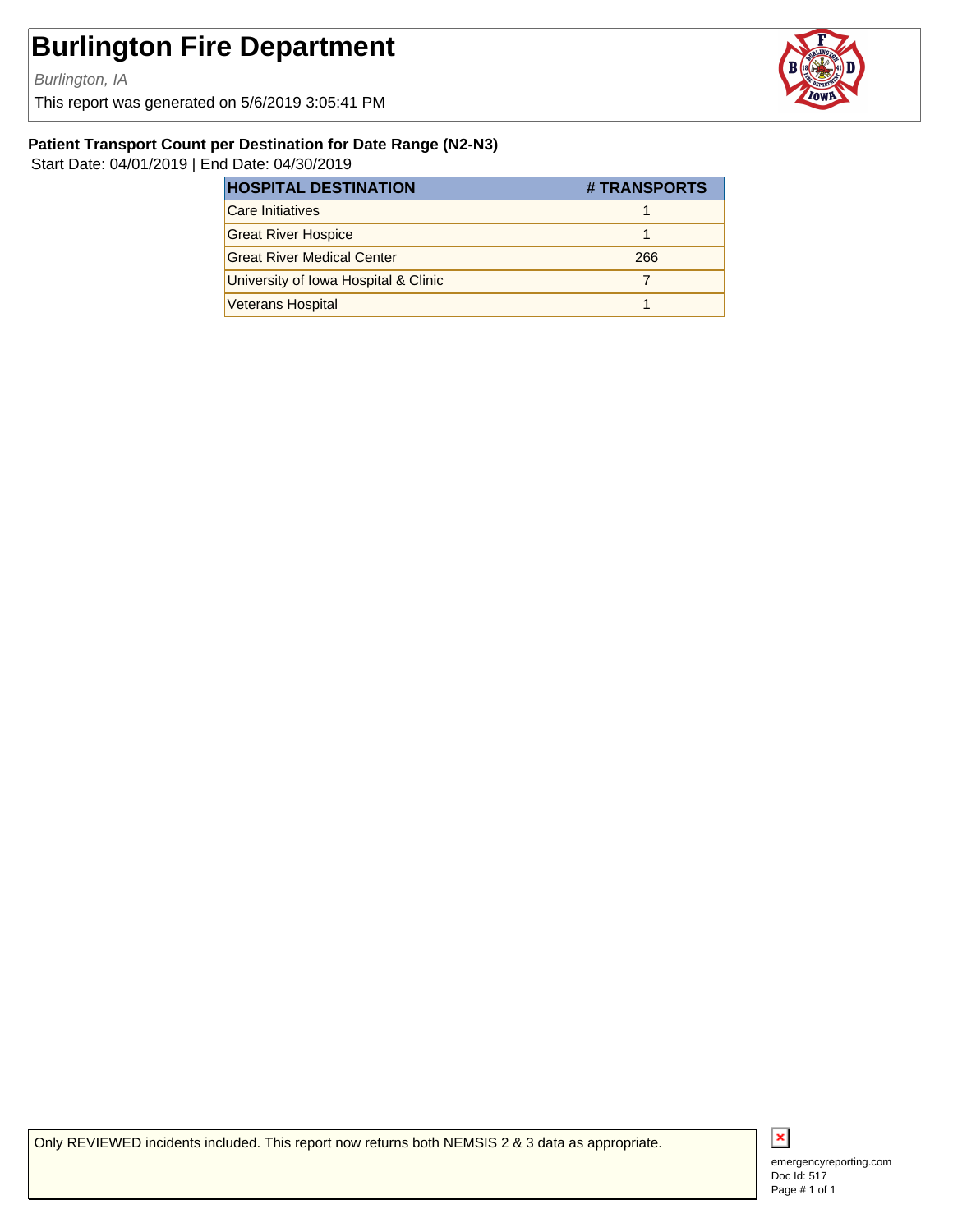#### **Matt Trexel**

i,

| From:    | LIFENET Notifications Service <web@lifenetsystems.com></web@lifenetsystems.com> |
|----------|---------------------------------------------------------------------------------|
| Sent:    | Wednesday, May 01, 2019 12:37 AM                                                |
| To:      | Matt Trexel                                                                     |
| Subject: | LIFENET System: Transmission Summary Report is available (4/1/2019 - 5/1/2019)  |

**PHYSIO**<br>CONTROL

## **LIFENET**<sup>\*</sup>System



### **13 Month Transmission History:**